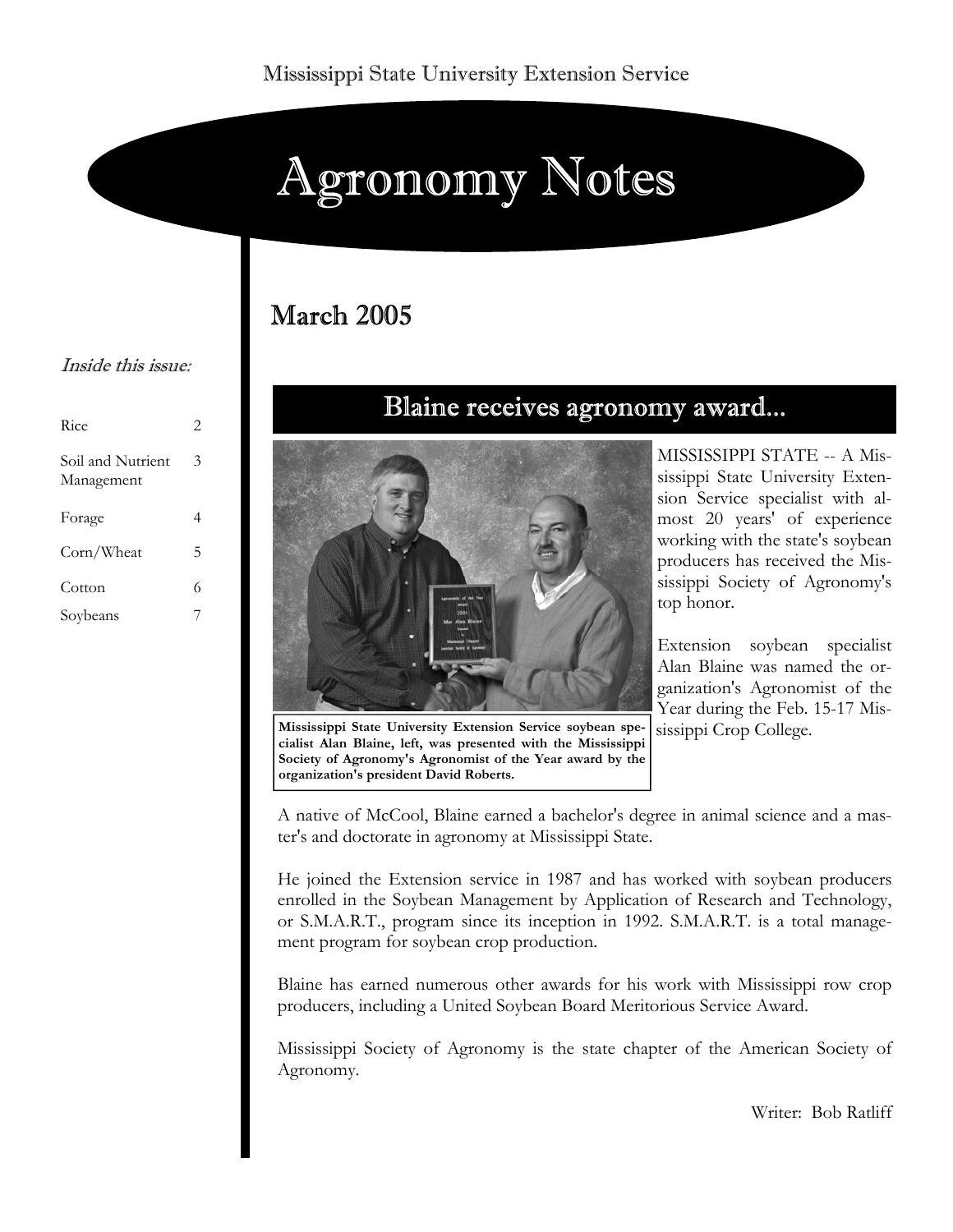## Rice By Dr. Nathan Buehring

Well, the 2005 rice crop is closer. A lot of burndown applications have been made in the past month. Now is the time to be finishing land preparation and getting grain drills in shape to plant a good stand of rice.

A good crop starts off with a good stand of rice. To maximize yields, the stand will need to be uniform in density as well as in emergence. This will make the crop easier to manage through the growing season.

Seeding rates for rice will vary slightly between each variety. This is due to the variation in seed weight and size between the rice varieties. Table 1 lists the number of seed per square foot at specific seeding rates for common varieties that are grown in Mississippi. As a rule of thumb, approximately 65 to 75% of the rice seed planted will germinate. The optimum final stand density ranges from 12 to 20 plants per square foot. However, certain circumstances can arise where the stand is less than optimal. Some of Dr. Tim Walker's research has shown that rice stands of 7 to 8 plants per square foot can still result in satisfactory yields if managed properly (Table 2). One thing to keep in mind, is that the stand must be must be uniformly greater 7 to 8 plants per square foot across the field, not an average of the field. If there are areas in field that do not meet this stand density, the yield potential will drop significantly and you may want to consider replanting.

To achieve the optimum density, there are other considerations to make in addition to seeding rate. Optimum germination rates can result from the following: planting when the soil temperature averages 60°F or greater, seed treatment (i.e. Apron XL and Release), rolling (increases the seed to soil contact), and planting into a firm and smooth seed bed.

Lower seeding rates ( $\sim$  65 to 75 lb/A) can work if planted in optimum conditions, as mentioned above, and a uniform stand results. There can be some advantages to lower seeding rates: reduced seed cost (especially Clearfield varieties), reduces the potential with diseases such as sheath blight, and reduces the potential for lodging. One disadvantage is that a  $\text{low } (< 60 \text{ lb/A})$  seeding rate is reduced rice competition with weeds.

There have been some questions raised towards fungicide seed treatments this spring. Fungicide seed treatments are generally beneficial when rice is planted early, especially on clay soils. Fungicide seed treatments are also beneficial if the field has a history of seedling diseases. A fungicide seed treatment can increase germination by 10 to 20%, if conditions are conducive for the fungi. Fungicide seed treatments do not increase the speed of germination, like a growth regulator, or protect against diseases throughout the growing season. When selecting a fungicide treatment, protection from *Phytium* seedling diseases needs to be the primary concern. We typically do not have a lot of problems with *Rhizoctonia* early in the season. For the money, products such as Apron XL and Allegience have been doing a good job in giving us protection from *Pythium*. A lot of questions have been asked about Dynasty this spring. Dynasty has the same active ingredient that is found in Quadris. Therefore, this product will be effective on seedling diseases associated with *Rhizoctonia* and will provide little to no protection against *Pythium*.

Currently, the only recommended growth regulator seed treatment is gibberellic acid (GA) or Release. GA treated seed is recommended on semidwarf varieties, varieties with poor seedling vigor, clay soils, and early planted rice. Increased speed of germination and emergence, and a more uniform emergence have been obvious benefits of GA treated seed.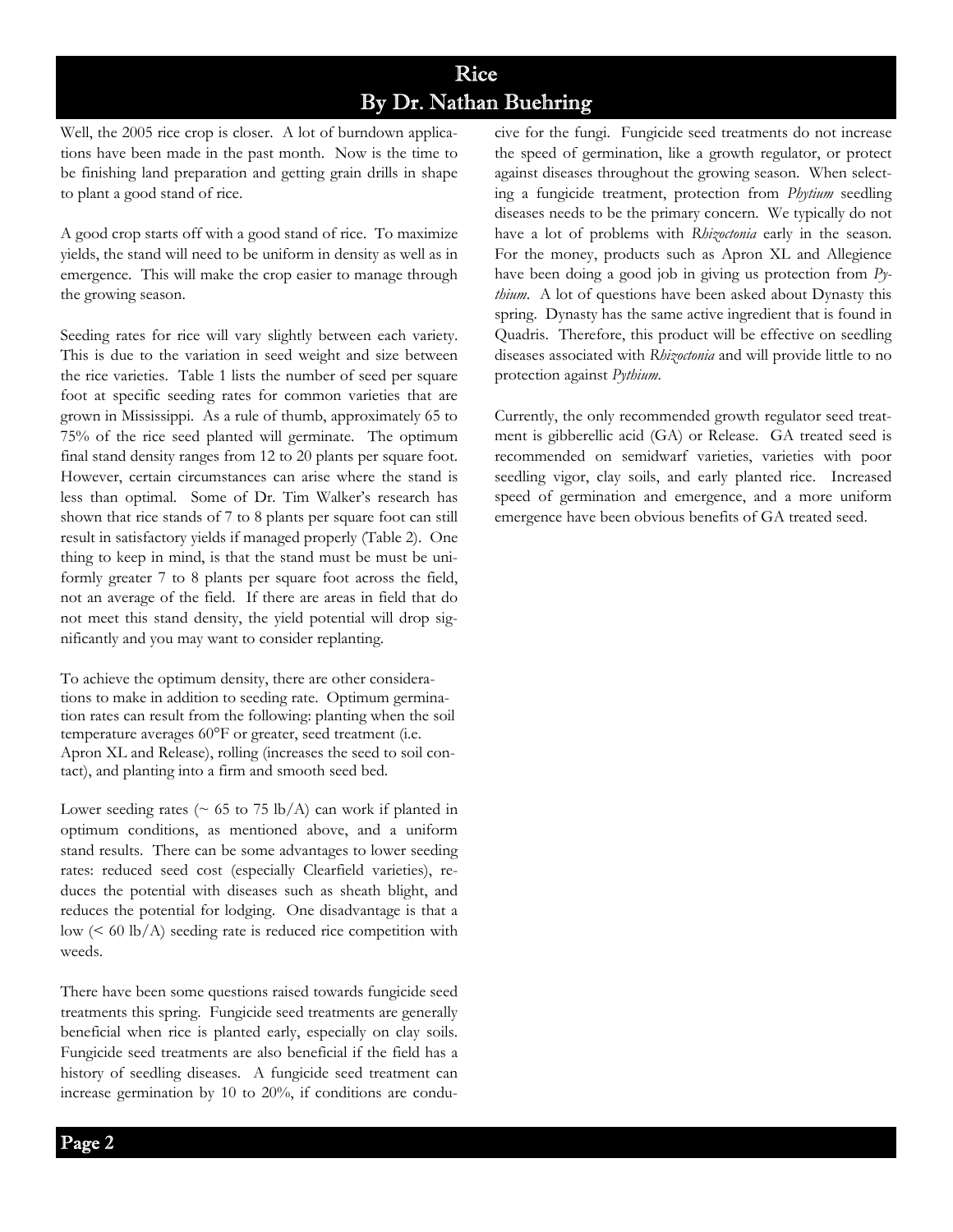|            |         | Seeding Rate (lb/A)            |    |    |    |    |     |     |  |
|------------|---------|--------------------------------|----|----|----|----|-----|-----|--|
| Variety    | Seed/lb | 50                             | 60 | 70 | 80 | 90 | 100 | 110 |  |
|            |         | Number of seed/ft <sup>2</sup> |    |    |    |    |     |     |  |
| CL 161     | 20432   | 23                             | 27 | 32 | 36 | 41 | 46  | 50  |  |
| Cheniere   | 20524   | 24                             | 28 | 33 | 38 | 43 | 47  | 52  |  |
| Cocodrie   | 18743   | 21                             | 26 | 30 | 34 | 38 | 43  | 47  |  |
| Cypress    | 18151   | 23                             | 27 | 32 | 36 | 41 | 45  | 50  |  |
| Dixiebelle | 21919   | 23                             | 28 | 33 | 37 | 42 | 47  | 51  |  |
| Francis    | 19302   | 23                             | 28 | 33 | 38 | 42 | 47  | 52  |  |
| Jefferson  | 16099   | 18                             | 26 | 26 | 30 | 33 | 37  | 41  |  |
| Priscilla  | 16434   | 19                             | 26 | 26 | 30 | 34 | 37  | 41  |  |
| Wells      | 17788   | 22                             | 30 | 30 | 34 | 39 | 43  | 47  |  |

**Table 1.** Rice seeding chart for different varieties and seeding rates.

**Table 2.** The influence of seeding rate on plant density and rough rice yield.

|                           | Cheniere             |                           | Cocodrie             |                           | Francis              |        | Priscilla            |                    | Wells                |        |
|---------------------------|----------------------|---------------------------|----------------------|---------------------------|----------------------|--------|----------------------|--------------------|----------------------|--------|
| Seeding<br>Rate<br>(lb/A) | Density <sup>a</sup> | <b>Yield</b> <sup>b</sup> | Density <sup>a</sup> | <b>Yield</b> <sup>b</sup> | Density <sup>a</sup> | Yieldb | Density <sup>a</sup> | Yield <sup>b</sup> | Density <sup>a</sup> | Yieldb |
| 20                        | 8                    | 218                       | Ξ.                   | 216                       |                      | 220    | ⇁                    | 213                | 8                    | 217    |
| 40                        | 15                   | 227                       | 16                   | 230                       | 16                   | 221    | 10                   | 225                | 14                   | 233    |
| 60                        | 21                   | 220                       | 21                   | 230                       | 19                   | 227    | 16                   | 229                | 22                   | 233    |
| 80                        | 23                   | 225                       | 28                   | 227                       | 25                   | 225    | 24                   | 232                | 27                   | 228    |
| 100                       | 33                   | 213                       | 29                   | 234                       | 34                   | 234    | 31                   | 221                | 31                   | 230    |

aPlants/ft2

## Soil and Nutrient Management By Dr. Larry Oldham

A fundamental aspect of both nutrient management and good business management is keeping track of where the dollars are invested. In addition, documentation of nutrient application helps eliminate false leads if something goes awry with the plants.

Documentation does not have to be intricate. Soil testing results and recommendations should be maintained for each field/ management area for a minimum of three years. Scale sheets of purchased fertilizers and application dates should be kept through at least two years.

With increased prices for 2005 crop inorganic fertilizers, there is more interest than ever in using organic fertilizers such as broiler litter in row crop production. If the material is purchased from

another farmer or a removal contractor, the originator should keep records of where the material came from, and where it is applied at the farm scale. This is a requirement of the poultry farm's general operating environmental permit in many cases. Operators of farms where the material is applied should keep records of deliveries, application rates, and dates as good business principles.

As good business principles as more watersheds in Mississippi become involved in the Conservation Security Program, soil testing utilization and application documentation will increase. However, before that step occurs, these are Best Management Practices that every farm should employ.

bBushels/A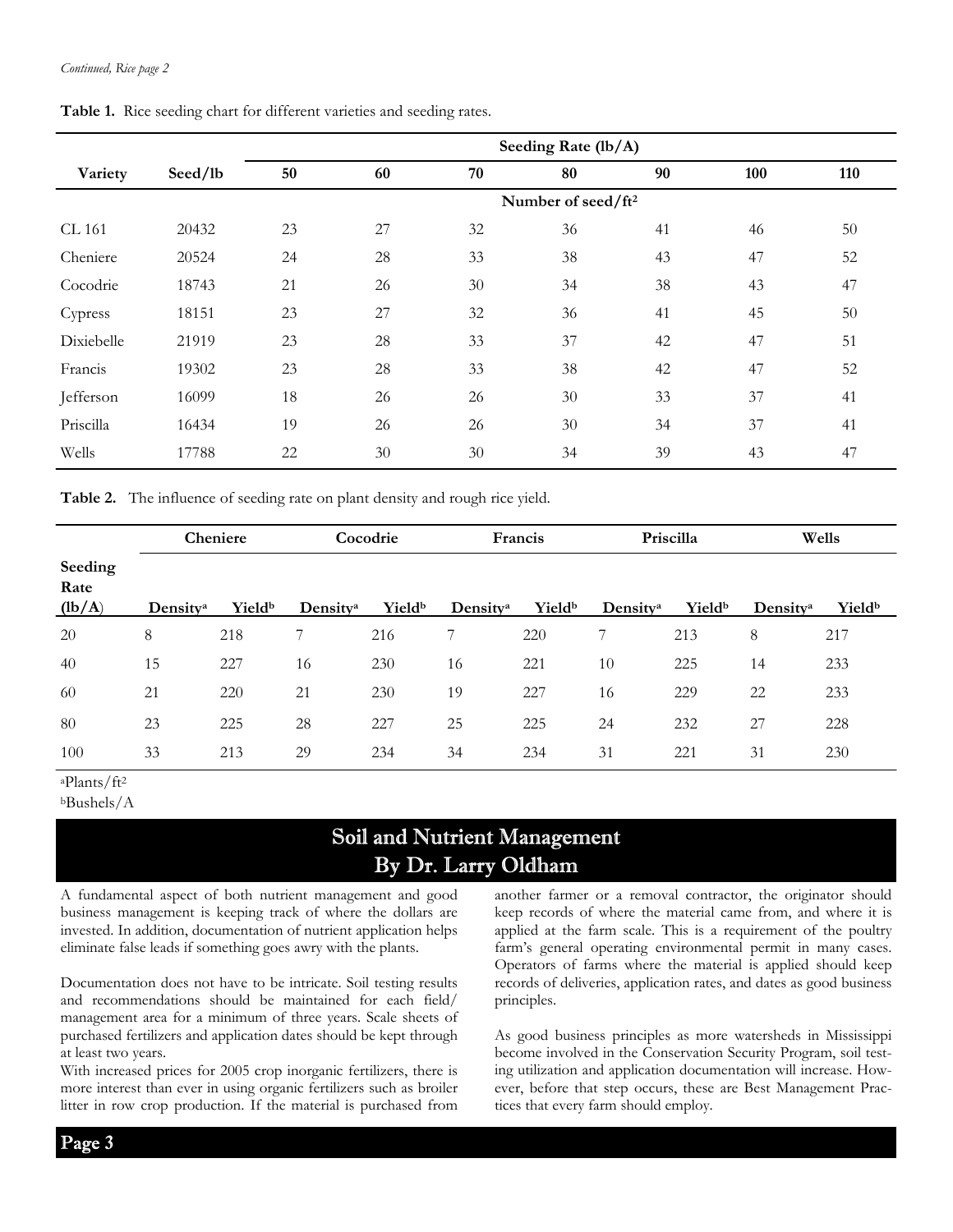## Forage By Dr. Richard Watson

#### **Sorghum-sudangrass For High Quality Summer**

Maintaining forage quality through the summer months in Mississippi remains one of the greatest challenges to pasturebased livestock production. Permanent summer grasses, such as bermudagrass and bahiagrass, generally yield very well through the summer months but lose quality very quickly, particularly during the latter half of the summer. The qualitative issues associated with warm-season grasses are generally not a large concern with mature cows, as they do not often require the best quality forage during the summer. However, when grazing young stock for marketing or replacements, the lack of quality can significantly reduce animal performance.

It is possible that summer annual grasses, such as sorghumsudangrass, may offer one solution to this problem.

#### **What is Sorghum-Sudangrass?**

Sorghum-sudangrass is an erect, tall (4'-8') warm-season annual grass that is a cross between grain sorghum and sudangrass. It is very drought tolerant and, under Mississippi climatic conditions, can produce forage yields of 4-5 tons between June and September. The quality of sorghumsudangrass ranges from 8-14% crude protein and 50-58% total digestible nutrients (TDN). With the new brown midrib varieties, TDN levels are significantly better than this (see section below on BMR). Sorghum-sudangrass is commonly used as a hay or silage crop but has great potential as a grazing crop.

#### **The Brown MidRib (BMR) Trait**

The Brown Midrib, or BMR, trait is caused by a gene mutation found in several summer annual grass species, including sorghum-sudangrass and corn. The trait is described as BMR because the plants that carry the mutation have a brown midrib in their leaves (the central rib that runs up each leaf). More importantly, the mutation causes a reduction in plant lignin. Lignin is a major fiber component of all plants that cannot be digested by grazing animals. As plants age, the levels of lignin increase and the quality of the plant declines rapidly. This relationship between age and quality is particularly evident in the rapidly growing summer grasses. Therefore, plants with lower lignin content are generally more digestible, and hence have better quality. The BMR mutation lowers lignin concentration in the plant between 5% and 50%, and for every 1% reduction in lignin levels there is a corresponding 4% improvement in digestibility. This improvement in digestibility results in up to a 30% increase in forage intake and animal performance. However, the cost of this improvement in digestibility is a 10- 20% reduction in yield and plant vigor. Therefore, sorghumsudangrass varieties that carry the BMR mutation must be managed with more care than the conventional varieties. In a grazing situation, the loss in yield and vigor is not as important, and is more than offset by the improvement in quality. Since the discovery of the BMR mutation, several seed companies have now introduced BMR products to the market specifically for grazing.

#### **Fertility Requirements and Establishment**

Sorghum-sudangrass will grow in most Mississippi soil types but prefers good fertility on well to moderately drained soils. Soil pH should ideally be between 6.0 and 6.5 for optimum growing conditions. Sorghum-sudangrass is very responsive to nitrogen (N) fertilizer and yields are directly related to the rate of N applied. Ideally, applications of 50 units N/A should be made at seeding, and after each grazing. Phosphate and potash should be applied according to soil test recommendations.

Sorghum-sudangrass can be seeded in May or June by broadcasting onto a prepared seedbed at 30-35lb/A, or drilling into a prepared seedbed or herbicide treated sod (no-till) at 20- 25lb/A. The planting depth for sorghum-sudangrass should be  $\frac{1}{2}$  - 1 inch.

#### **Grazing Management**

In order to fully justify the investment in a specialty forage crop, such as sorghum-sudangrass, management should be used to optimize both quality and yield. Undergrazing can lead to a crop that is too mature and of low quality, while overgrazing will reduce regrowth potential and ultimate crop yield.

Sorghum-sudangrass can be grazed when it is 25-30" tall and should be grazed no lower than 8-12" to maximize its regrowth potential. During peak growth (July-September), the interval between grazings will be between 10 and 20 days. The most effective management practice is strip-grazing sections of the crop with a back fence to allow regrowth. High stocking densities may be required at times to keep on top of excess growth. If growth rates get too great for animals to keep up with, then an area can be removed from grazing and the excess forage made into hay. Sorghum-sudangrass may need to be put through a mower-conditioner to break up the thick stem for drying.

#### **Prussic Acid and Nitrate Poisoning**

Sorghum-sudangrass contains a compound called prussic acid that can be toxic to grazing animals. In most cases, the levels of prussic acid are well below those required for toxicity. Prussic acid interferes with oxygen transportation in the blood and can be fatal if not caught early. Symptoms of prussic acid poisoning include excessive salivation, rapid breathing, muscle spasms, staggering, and eventual collapse and death.

Prussic acid poisoning can be easily avoided by knowing the conditions that cause acid levels to rise in the plant. The formation of prussic acid is generally associated with stress conditions on the plant. Therefore, the two most common times to see toxic levels are after a severe drought and after a frost.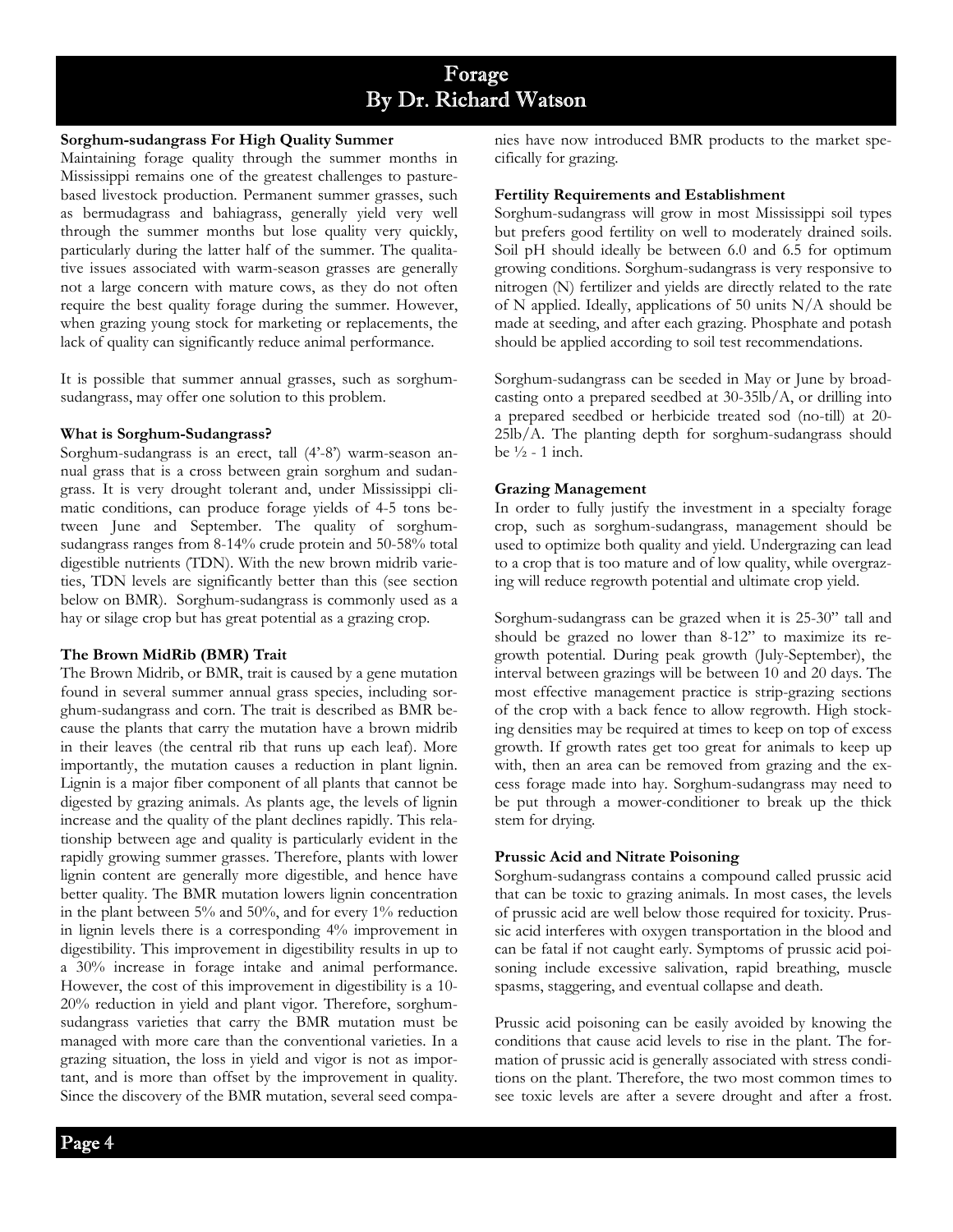Grazing sorghum-sudangrass during or within a week after these conditions could potentially be harmful. Prussic acid breaks down relatively quickly so if you wait a week after the stress conditions have passed the forage should be safe. Prussic acid will also break down in hay or silage made from stressed plants.

Nitrate poisoning is similar to prussic acid in that they occur during similar stress conditions, and the symptoms of the toxicity are the same. When high rates of N fertilizer have been applied and a drought occurs, the nitrate is taken up by the

plant but not used, so it accumulates to high levels in the tissue. These high levels of nitrate interfere with oxygenation of the blood and can cause rapid death. To avoid nitrate poisoning, do not apply N fertilizer during a drought or during long periods of cloudy weather. Unlike prussic acid, nitrate levels do not break down over time so any hay or silage made from this forage will also be toxic. If you suspect high nitrate levels in your forage you can have a sample tested. Contact your local county extension office to assist you with this, or if you need any further information on sorghum-sudangrass.

## Corn / Wheat By Dr. Erick Larson

**Dryland Hybrid Recommendations –** Plentiful summer rainfall during the past two years has minimized drought stress and the usefulness of variety trials to predict corn performance under dryland conditions. Environmental conditions have allowed hybrids with unknown drought stress tolerance to perform very well in "dryland" trials the past two seasons. Thus, I recommend producers plant the vast majority of dryland acreage to established hybrids with proven drought stress performance records.

**Plant density** - Growers should strive for 24,000 to 32,000 plants/acre depending upon mainly upon a field's yield potential, planter row width and planting date. If a corn yield goal of 200 bu./a. (50 bu./a. soybeans or 2 bale cotton) is realistic, particularly under irrigation, then strive for 28,000-32,000 plants/acre. If this goal is unrealistic, then lower the seeding rate accordingly - generally do not exceed 28,000 plants/acre in dryland culture! Also, different row widths alter optimum plant population because it ultimately affects plant spacing. Seeds spaced closer than six inches apart increase competition for light, water and nutrients, which weakens stalk quality without increasing yield potential, particularly under stress. Thus, optimum plant population in wide rows is generally around 2,000 - 4,000 plants/acre less than narrow rows. Remember to over plant desired plant population about 5 to 10% depending upon seed germination and planting conditions. Early planted corn (soil temperature 50-55 degrees F) should be seeded about 10% thicker than normal because cool spring conditions promote higher seedling mortality and cause shorter plants at tassel, meaning more plants are needed to intercept light. Conversely, growers should lower seeding rate with later planting dates since warm soils enhance seedling establishment, taller plants are produced and yield potential decreases.

**Plant uniformity** - Francis Childs, 5-time NCGA corn yield contest winner and world record holder (442 bu./a.), says "Root systems and uniform stands are the foundation of high corn yields." Poor corn plant spacing and seeding depth are common problems that can affect yield potential as much, or more, than your actual plant population. Planter meter system

tune-up and calibration can certainly improve planter performance, but performance also depends upon planter operation in the field. One common cause of seed distribution problems is excessive planter speed. Childs actually plants at 2-4 mph. The standard maximum performance speed for plate and finger-pickup planters is 4.0-4.5 mph and vacuum-type planters is 4.5-5.0 mph. Speeds exceeding these values can also contribute to much poorer seed spacing and less seed depth uniformity because seeds may roll and/or bounce in the seed furrow. Corn plants are extremely sensitive to plant spacing because they do not tiller or produce branches to alter their plant size. Crowded or late-emerging plants produce small ears and spindly stalks due to intense competition for light, water and nutrients with their neighbor. Corn seed is available in numerous combinations of size and shape, and this may lead to planting problems. Growers with plate-type planters should match planter plates with their seed size. Likewise, growers with an air or vacuum-type planter should match disc or drum size, and air pressure with their seed weight/size. Excessive wear to planter plates, finger pick-ups or worn vacuum/drum seals often also cause major problems - just because something worked last year, doesn't necessarily mean it will this year.

**Planting depth** - Many producers unfamiliar with corn seedling development plant corn too shallow. Corn seed should be planted  $1 \frac{1}{2}$  - 2 inches deep. Planting depth should be set in the field during planting. This is important because soil type, seedbed condition and moisture may influence actual depth. Corn seed's inherent energy and germination process ensure emergence from depths as great as 3 inches. The origination point of the nodal root system is moved upward when corn seed is not planted deep enough. Corn seed placed less than 1 inch deep will develop nodal roots near or even above the soil surface. This potentially exposes these roots to factors such as hot, dry soil, herbicide injury, and insect predation which can significantly impede root development. This often leads to standability problems, nutrient deficiencies and even drought stress throughout the year. Birds may also cause stand loss by extracting shallow planted corn seeds.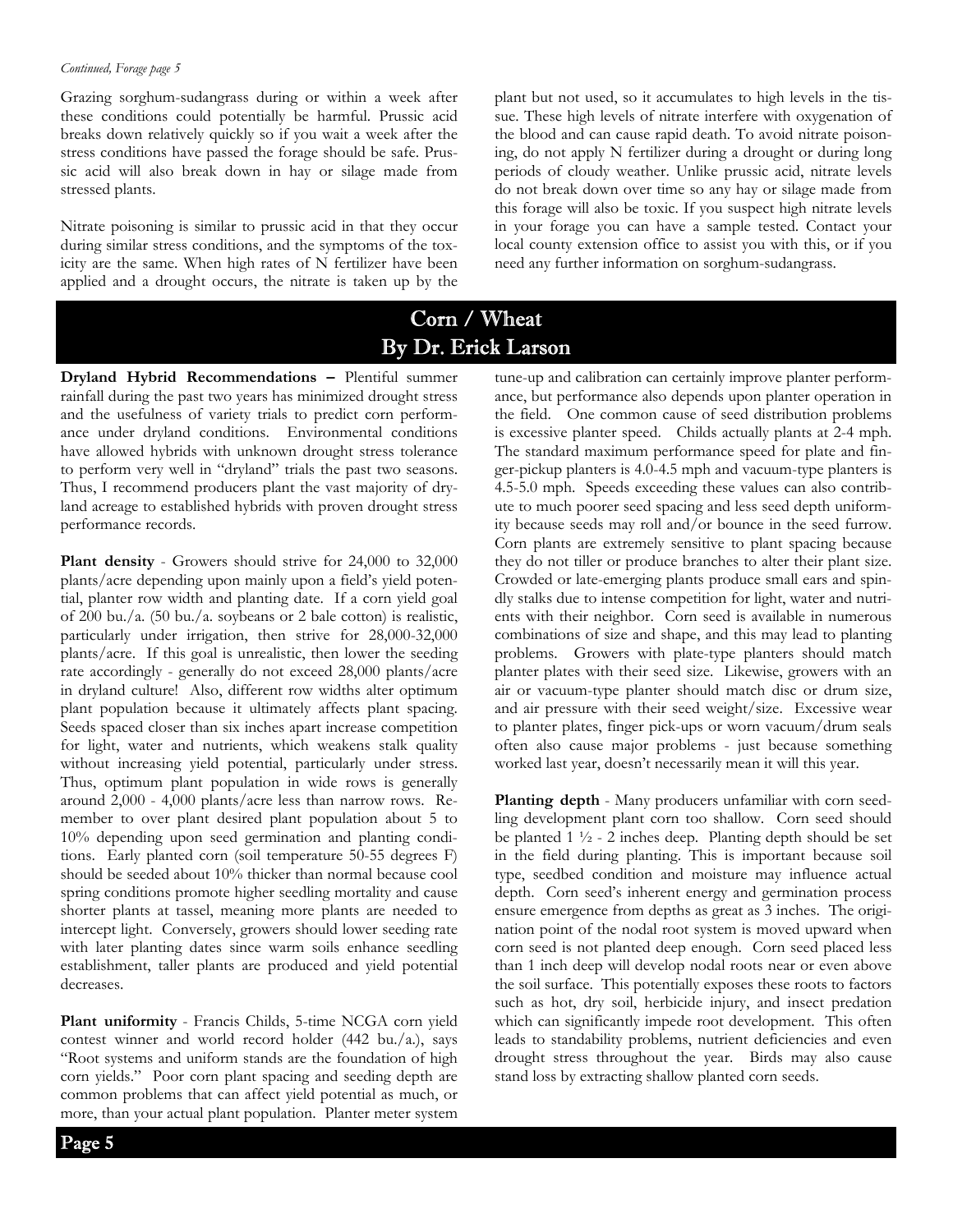#### *Continued, Corn page 5*

**Starter fertilizer -** Many corn growers utilize starter fertilizer to supplement their corn fertility program. Starter fertilizer enhances vigor, promotes earlier maturity and often improves grain yield, particularly in minimum or no-tillage systems. Starter fertilizer enhances growth primarily by providing a concentrated phosphorus supply in the root zone of young plants. Phosphorus placement is very important to young plants with small root systems because phosphorus is not mobile in the soil. Growers applying starter fertilizer in the seed furrow should apply a maximum of 4 gallons per acre in 38 - 40" width rows or 5 gallons per acre in 30" width rows, or salting injury may occur to seedlings. The most commonly used source of starter fertilizer is ammonium polyphosphate (10-34-0 or 11-37-0). Orthophosphate fertilizers are also available, but are much more expensive and seldom show any superior corn yield performance, compared to polyphosphate fertilizers in field trials.

**Bt refuge** - Growers can plant no more than 50% of their corn acreage in Bt hybrids trademarked YieldGard which contain the MON-810 insertion event. Growers will be required to plant an equal acreage of non-Bt corn as a refuge within a half-mile of their Bt corn. Neighbors' conventional corn does not count as refuge. The non-Bt refuge may be treated with insecticides (excluding sprayable Bt products) as needed. Thus, growers should plant their refuge as a separate block, so they may manage it separately, if infestation warrants insecticide treatment.

**Prevent stand loss -** Growers who wait to apply a burndown herbicide near planting greatly increase their likelihood of experiencing stand loss from cutworms. Cutworms feed on green winter weed vegetation present in fields during the early spring. If a burndown herbicide is applied near planting, cutworms present will be forced to feed on new, emerging corn plants (because the weed vegetation is dying from the herbicide application). Thus, growers should use a labeled pyrethroid before corn emergence or with the burndown herbicide to control cutworms, unless a labeled granular insecticide is applied in a band at planting. Seed treatments may require a supplemental pyrethroid application to enhance cutworm control, because they generally do only a modest job on cutworms.

#### **Wheat**

Late nitrogen application - Frequent February rainfall may have prohibited or delayed nitrogen application on some wheat acres. Wheat growers still have ample time to apply nitrogen without reducing yield potential, particularly if a first split application was applied during February. Cool February temperatures slowed wheat growth more than normal, slightly prolonging the optimum timing for nitrogen fertilization. However, the final nitrogen topdress should be applied by the time the first node appears at the beginning of stem elongation (jointing, Feekes growth stage 6). This application delivers the main nutritional needs of the crop. Growers should never apply nitrogen fertilizer to wet, saturated soil.

**Look for rust** – Abnormally high levels of Leaf rust and Stripe rust during late winter have been reported throughout southern areas of the mid-south. Thus, unless a hard freeze, drought or some other climatic conditions slows its development, we may see substantially more rust on wheat than in past years.

## **Cotton** By Dr. Tom Barber

As we rapidly approach planting in 2005, remember to consider a mixture of varieties, as far as maturity is concerned. The last two seasons have resulted in excellent yields, but we have to remember that we also had excellent harvesting conditions. By not planting all of your acreage in a full season variety you will reduce the risk of being caught by hurricanes and late season rains during harvest.

Burndown should be one of the top things on your to do list. The earlier you burndown the existing winter annual vegetation, the quicker the beds or soil will warm up for planting. By burning down early you will also ensure a good kill on the weeds in the field. Also by spraying early you will keep the existing vegetation from growing large, making it easier to kill. Keep in mind that a residual may help, especially if you have a bad horseweed problem.

**Planting date:** Determining when to plant requires knowledge from experience and a lot of common sense. The general Extension recommendation is to wait until the top 2 inches of soil reaches 68F with a good 5 day forecast (accumulation of 50-60 DD60's and no heavy storm systems). The hard part is determining when to start. Common sense must apply, though the long term average indicates that the last two weeks of April and the first two weeks of May are perhaps the most favorable for planting cotton. Never set a calendar date and start planting. Use soil temperature, soil moisture saturation and weather conditions as a guide. The first 24 to 36 hours a seed is in the soil is the most critical. If a cotton seed imbibes cold water (in the low 50'sF) root damage may occur and emergence will be significantly reduced. Cool and wet soil conditions provide excellent opportunities for soil-borne diseases such as *Pythium, Phytophthora and Rhizoctonia* to destroy a cotton stand. An emerged cotton seedling has a better chance of surviving adverse weather (cool front with an associated shower) than a sprouting seed. Remember - common sense must apply - look at the soil and weather and do not be handcuffed to a particular calendar date. Also it is important, especially the earlier you plant, to utilize some type of fungicide treatment. Past research has indicated that in-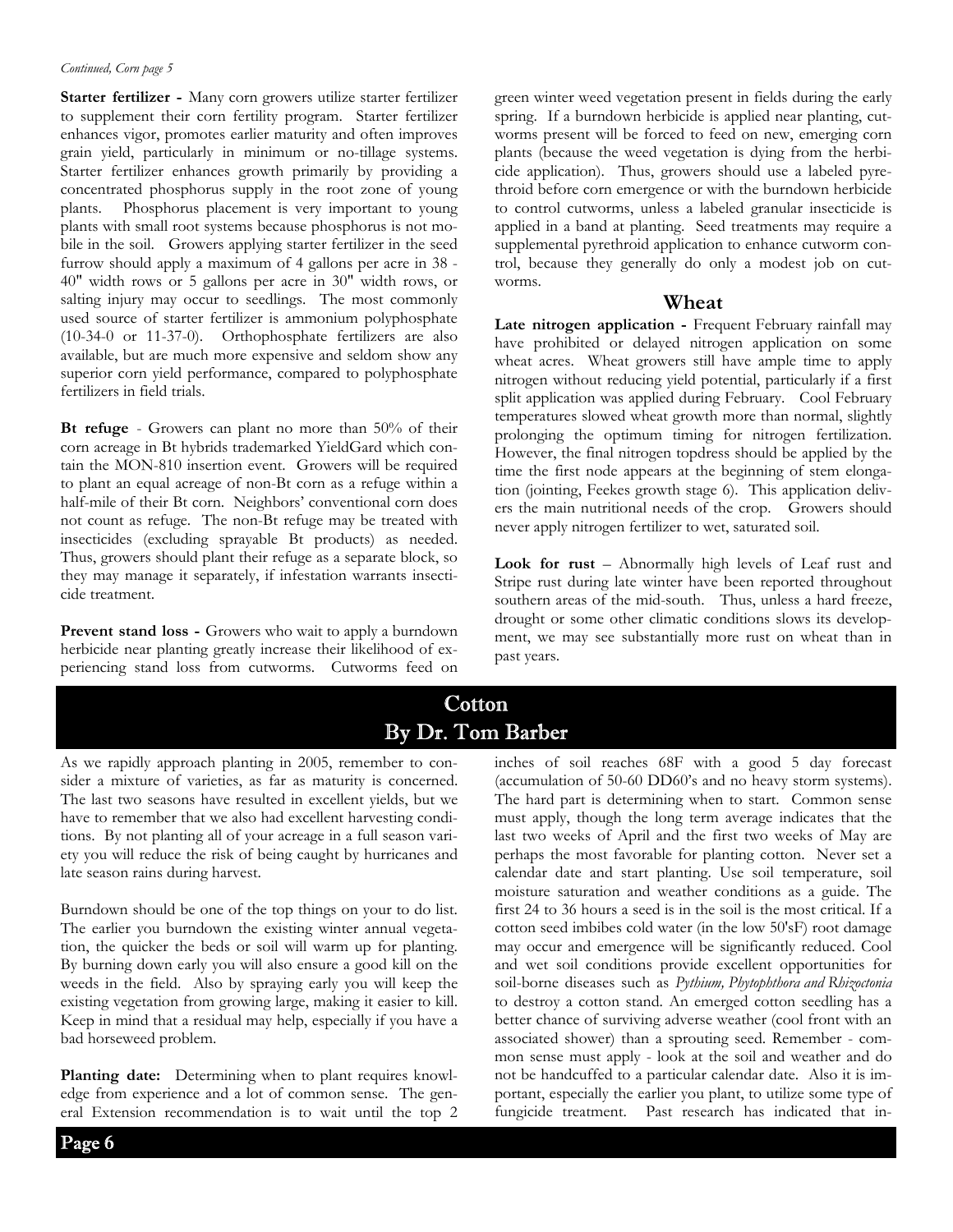#### *Continued, Cotton page 6*

furrow sprays with Quadris or Ridomil type products have produced the best results, especially with *Rhizoctonia*. The second best would be in-furrow granules, followed by seed treatments. However the introduction of new seed treatments containing strobilurin type fungicides may be equivalent to an in-furrow spray.

**Seeding rates:** With technology fees increasing in 2005, the general tendency is to continue to cut back on seeding rates. Remember, to do this you must pay attention to the quality of the seed and always get a cool germ test for the lot of seed that you are planting. The standard and cool germ test can be an accurate measurement of seed quality. The standard cool germ should be 80% or better and the cool germ 65% or better. The cool germ test will reflect more accurately the expected emergence under cooler and wetter conditions.

Plant for a final plant population of no less than 3 live plants per foot of row on 38, 40 in. rows and 2 plants per foot on narrow 30in. rows. Proper calibration of planters is very important. Optimum yields and crop development will generally occur at a plant population between 40,000 and 50,000 uniformly spaced plants per acre for most any row spacing. (With the exception of Ultra Narrow Rows where populations over 100,000 are needed). The more productive the soil the lower the plant population that can be tolerated, as long as spacing is uniform.

## Soybeans By Dr. Alan Blaine

Variety selection for the 2005 growing season has been nothing short of a challenge. Although the wet fall weather did affect the availability of many poplar varieties, this is much more of a recurring problem than it should be.

I realize it is difficult to plan ahead, but I do wish just one year someone would grow all they could sell of their top one or two most popular varieties. Not all of their product line, just one or two of the best.

Growing seed is not as difficult as many believe. When someone has a top performer they should attempt to produce a larger than normal allotment and if they failed to sell them they could just move them out of the bin. (This is done routinely with cotton seed). Regardless, this is not nearly as risky or expensive as some may have you believe.

I will admit that there are several tricks to growing high quality seed, but they are not that difficult. You have to be committed, but it can be accomplished. When available supplies are short, I find myself (as others) questioning the patenting of seed. I realize inclement weather exaggerated this year's problem, but if you hold a patent you need to meet demand; if not, I question the right to hold a patent.

Adoption of the Roundup Technology has been rapid and has placed us in somewhat of a vulnerable position. I am not saying that it has not been good, it has. But wide scale reliance on Roundup varieties has caused public varieties to diminish rapidly.

I have seen more interest in conventional varieties this winter than in several years, and I am sure it hinges on the recent price restructuring for Roundup Ready seed. It has taken a while but I predicted years ago that it was all about the seed, not Roundup.

Utilization of conventional varieties is an excellent rotation

option. However, this option has seen little utilization. With the lack of use, having conventional varieties available at your fingertips is easier said than done.

If you feel that this is important then support your foundation seed and breeding program. We have several good programs, but they will need some encouragement and support to stay the course. Arkansas has the most newly released conventional variety on the market, and varieties out of the USDA program at Stoneville and the University of MO at Portagville are additional local sources.

Some state programs have the capability to develop Roundup Ready public varieties, but I doubt much difference will exist as far as seed cost. Honestly, any interest that might exist between Roundup Ready and conventional varieties is based entirely on seed cost.

Dr. Ford Baldwyn referred to the use of conventional varieties a couple of weeks ago in his weekly column. Use of conventional varieties offers an opportunity to grow a cheaper crop. Following several years use of Roundup Ready weed control, costs could be minimum.

Think about growing beans behind cotton. Cotton weed control programs are often weed-free in many fields. A crop of beans planted in this environment can encounter minimal weed control pressure. Conventional varieties rotated with Roundup Ready would be similar.

Hopefully your varieties are locked down, but as you make varietal choices the biggest concern you should have, in my opinion, is stem canker. It is impossible to predict if we will have a stem canker year, so you must be prepared. There are numerous diseases that can occur in any one year, but I have found that if you attempt to protect yourself against everything, potential yield is usually lacking.